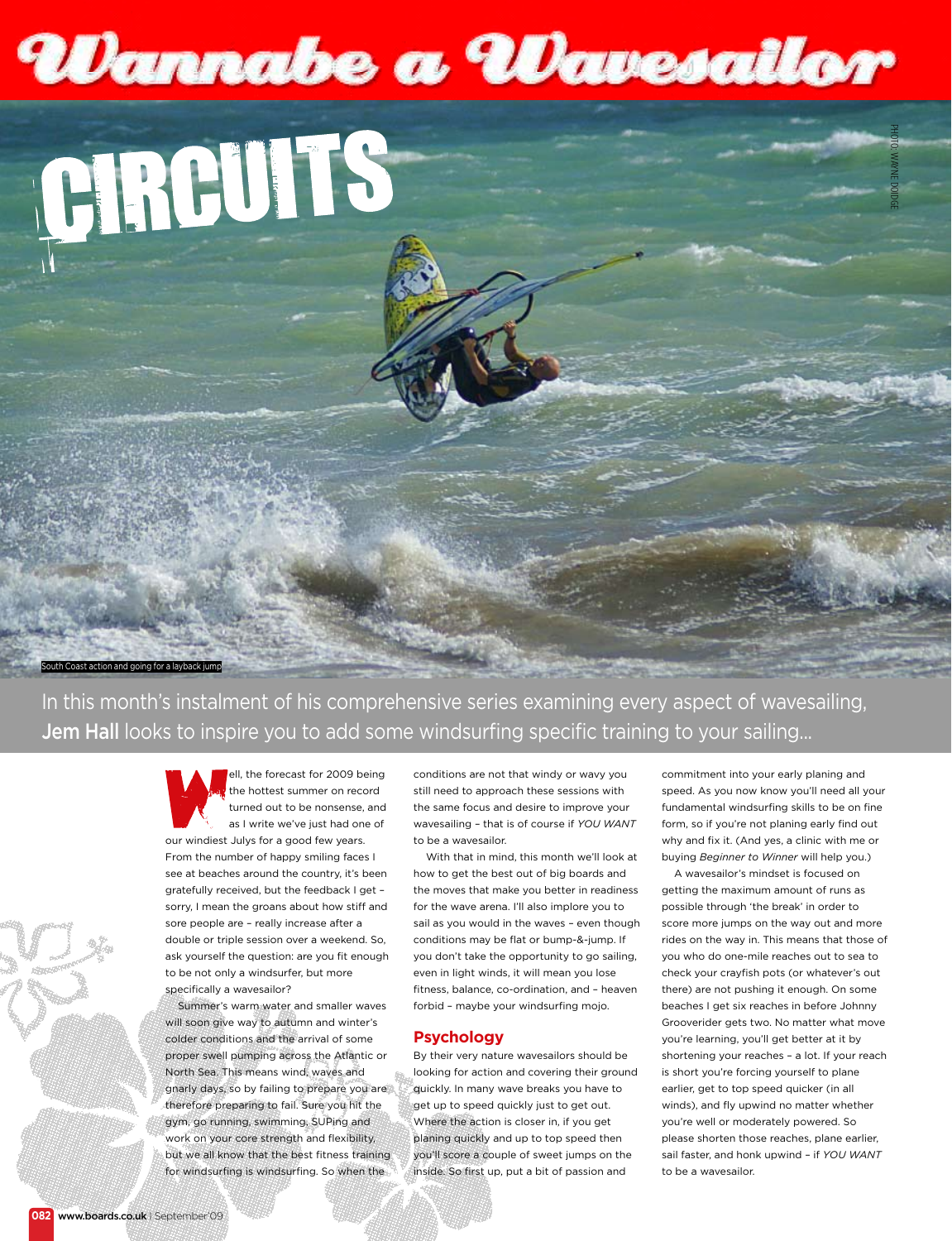# **MOVES THAT MATTER**

Right then, you've got short reaching in the bag, your work rate and heart rate a going up, and you're now feeling the accompanying cardio benefits. So just what are the moves that matter in order to keep us wavesailing fit and our mojos intact? Many have been presented in previous articles, but this time you're going to do these moves in your new short reach, high octane, full power windsurfing circuit training!

Front foot gybes: These will get you carving fast and locking down that rail in readiness for those bottom turns. And in order to be going fast enough to gybe hard you have to be upwind enough to bear away... (Self-fulfilling prophecy, then.)

360s: In both straps, going out and coming in. This again makes you carve hard, and being in both straps means you can really show the sail to the water and feel the rail. Those of you who don't do *any* freestyle, shame on you, and take a look at your *WASAT* score.

Tacks: Now, I'm not sure if I've mentioned that you need to have this transition in your skills bank... *[Just the 2,346 times. Ed.]* If you don't tack you're not a wavesailor because you're not looking to get as many jumps and rides as humanly possible.

**Pops and jumps:** Get these sorted and do two or three per run on the way in and out to get more of that essential heart and lung workout. You'll also be getting that all-important out of the harness stance dialled, so when it's white-water city as far as the eye can see you're fit enough and have an uber-efficient stance to take it on. Lastly, the better you are at popping on all kit the quicker you'll learn to loop.

Duck gybes: These are fun and stylish - check out Messrs Goya and Naish for inspiration. They're also a great way to gybe onto a wave and often an easier way of exiting a waveride. Duck gybes will challenge your carving skills, make you more dynamic and get you looking where you need to be going.

Wymaroos: If the wind gets lighter during a session then don't just stand on the beach – take action to make yourself a better sailor by throwing in some wymaroos. They improve your loops and are great for raising the heart rate. (They're also covered in my new movie, *Winner to Wavesailor*.)

Front to sail and heli-tacks: If the wind stays light then work on these to improve your chances of making a 360 and to have another tack in your armoury.

**Freestyle:** This may be a swearword to some of you, but if you're working on vulcans, willy skippers, flakas, forwards, etc, then you're out of the harness and popping and working your legs and core, and therefore getting fitter for those big days. Your brain also needs fitness, and freestyle keeps it fresh and active so you can continue to learn in the wave arena.

You may only be just learning to wavesail, or don't often get the conditions to go wavesailing, but if you do all the above you will smooth your path to becoming a wavesailor. If you live inland and always have two hours to get to the coast, then ask yourself if a bit of bump-&-jump or slalom at your local lake will serve you well!

### "If you always do what you have always done, well then you will always get what you have always got." Anon.



After a wave or flat water course the board my customers are most likely to buy is a 100-115L freemove or freestyle, as they acknowledge that they now require competence in gybes, tacks and stunts in light to moderate winds. So get out on a bigger board of 63-67cm width, but use a medium sized sail to make you work on your planing, subtle speed and upwind skills. If you equip it with a small fin from 23 to 27cm then it will be more like a waveboard and will also pop and carve better. The bigger board will float through lulls better, keep speed and be easier to jump, tack, duck, heli and generally throw around when used in conjunction with a medium sail of 5.2 to 5.8m or so.

With the huge success of events such as the National Windsurfing Festival (www.nationalwindsurfingfestival. com) and slalom clubs popping up everywhere, there's a lot to be said for getting out on a fast freeride or slalom board with a big rig. When well powered this kit gives you a real workout – especially if you go for extreme upwind and downwind runs and keep the sail fully sheeted in ALL the time. Going fast and keeping control at speed will ready you for the hectic conditions of stronger winds. It's also a great buzz going downwind over chop and swell and generally wondering whether you have left anything in your wetsuit, and also gives your core, legs, back and triceps a damn good working over. If it's very light then get out on a floaty board or SUP (with windsurfing mast-track) and do some of that light wind freestyle you've been putting off.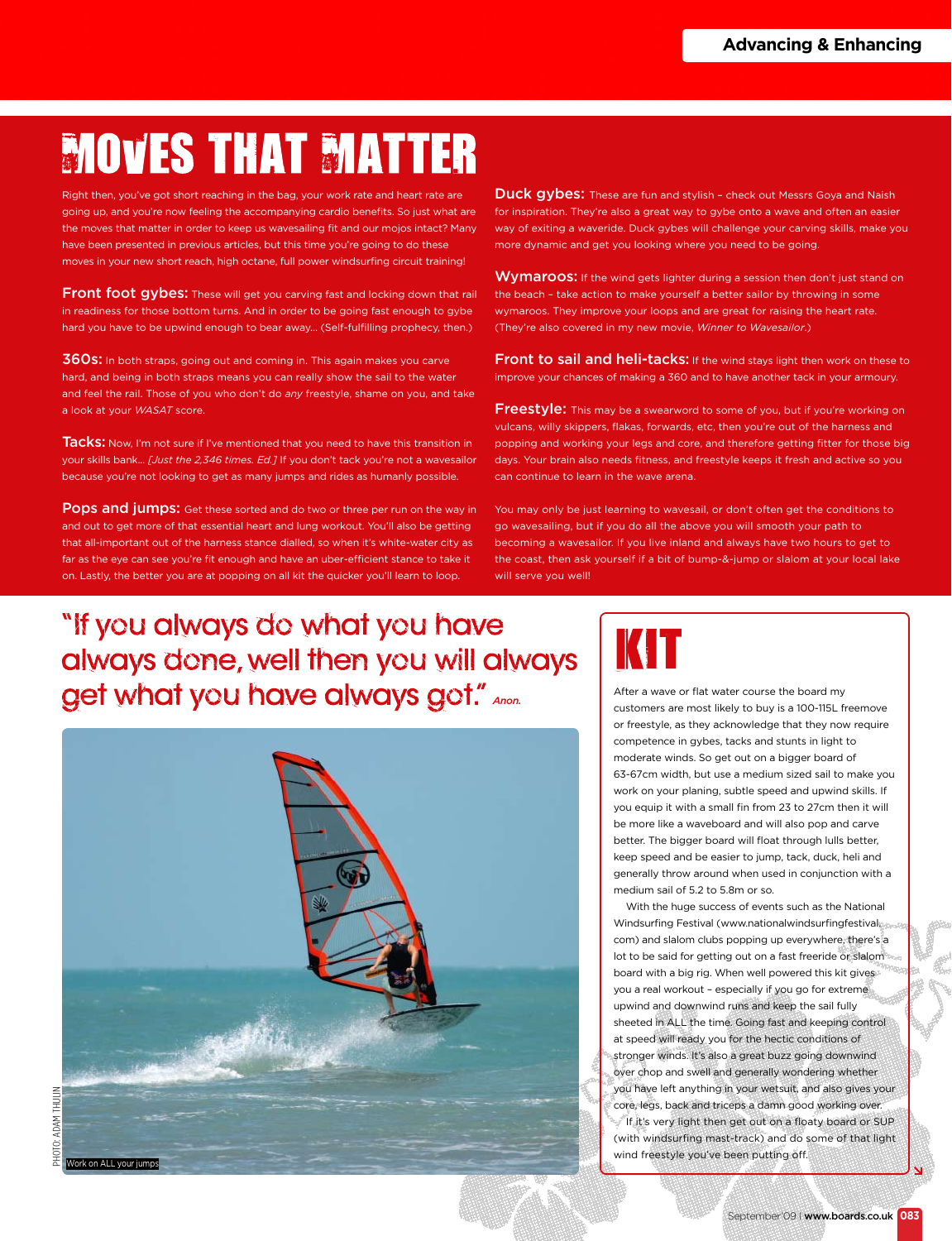# Wannabe a Wavesallor

# **SESSIONS**

So how would a sample session go

- Getting planing. Do it out of the harness and get into both straps before you hook in. If you can pump well, then do just that or pump in the harness – but do it all with urgency.
- Get up to speed quickly, arms together and straight, then get low and put the hammer down while trying to pass as many people as possible.
- Fly upwind, look where you want to go and really point as high upwind as your fin, technique, board and sail will allow. Push the angles!
- Turn round as soon as you are upwind enough. If it's marginal, tack (yes, on the outside where it's bumpy).
- While on your way out do some jumps and one-handed jumps, even if you're a bit underpowered. When planing on your way in do some more jumps so that you're two-sided.
- If the wind drops during your run out, do four tacks in a row after only sailing a couple of board lengths after each.
- Do some wymaroos or front to sail if it stays light, both ways. Then see how high you can point while not planing (covered in *Beginner to Winner*).
- Duck gybes. The wind is back so do duck gybes at the end of your short reaches, and both ways.
- 360s. Do them whenever you have enough speed. Don't get anal about the water state – just get speed and carve hard into them.
- Tack on the inside, then on your way out bear away and go very fast for 70 metres, then head upwind and point very high. Then bear off and try a forward.

Now you're getting the picture. Sail with passion, commitment and with a focus and you'll get a muscle strengthening and cardio session in one. You'll now also understand why I advocate an hour of power, as after these sorts of sessions you're not only physically but mentally tired.



Photo: Adam Thulin

HOTO: ADAM THULIN

Photo: Oceansource.net

HOIO: